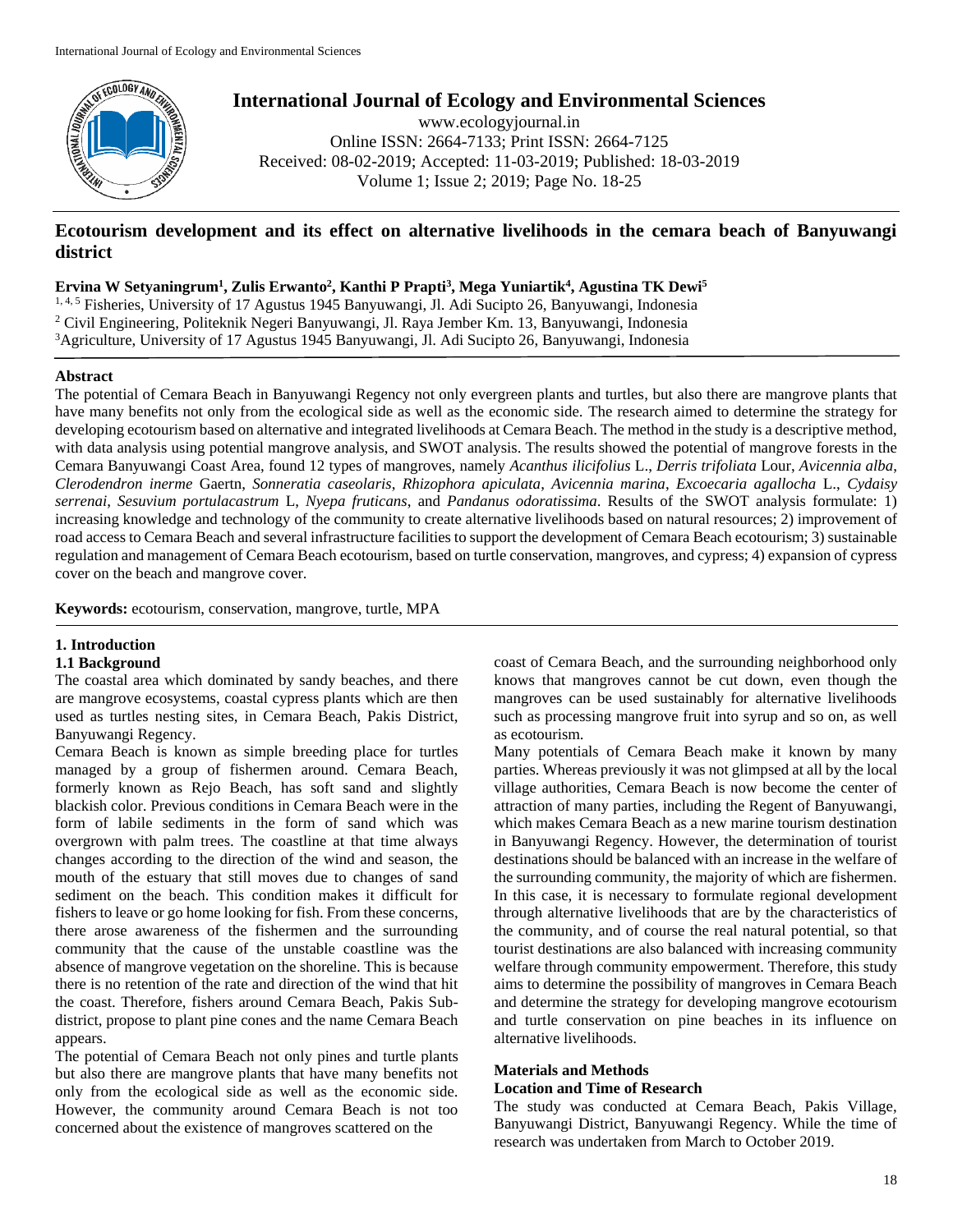### **Research Material**

The material used in the study was mangrove on the coast of cemara Beach. The tools used in this study are: roll meters was used as transects, raffia was used as a transect boundary, plastic bags to put samples that had been taken, the camera is used to document research activities, GPS (Global Positioning System) to find out the coordinates of the research location, stationery is used to record data collection.

#### **Research methods**

The research method used is descriptive method, which is to raise facts, circumstances, variables, and phenomena that occur now (when the research takes place) and present it as is.

#### **Data Collection Method**

Data retrieval of this study uses 2 data sources namely primary data and secondary data. Priyamary data, obtained from the measurement of the transect method, related to the type of mangrove, and data obtained from the community and stakeholders through Focus Group Discussion (FGD). Secondary data, collected through literature studies and reports received from relevant agencies.

Methods of data collection include direct observation at each location of the measured transect. The sample in this study is a region sample. Environmental samples include zoning in mangrove areas — sampling using the quadratic method. The quadratic method is a square of various sizes from 10 m to 100 m. This study uses a scale of 5x5 m, which amounts to 4 pieces or 8 transects. According to Fachrul (2007) [2], the transect method is a narrow path across the land that will be taught or investigated to know the relationship between changes in vegetation and changes in the environment or to find out the type of vegetation that is in a land appropriately. Each transect consists of 3 quadratic methods at a distance of 0–5 meters, 10-15 meters, and 20-25 meters from the coastline.

Collecting data to find out Alternative Livelihoods in Cemara Beach and its development is using Focus Group Discussion (FGD). The population in this study were people who were in Cemara Beach, and related institutions in developing marine tourism. The sampling method/respondent carried out is by method randomly (determination of samples randomly but with several criteria).

#### **Data analysis**

## **Species Density**

Species density (Ki) is the number of stands of type i in a unit area (English *et al*., 1994).

$$
Ki = \frac{ni}{A}
$$

### **Annotation**

Ki: Species density of-*i* 

Ni: Total number of stands to-i

A: Total sampling area

Relative density (KR) is the ratio between the number of stands of type i and the total number of stands of all types  $(2n)$  (English *et al*., 1994)

$$
KR = \frac{ni}{\Sigma n} \times 100\%
$$

# **Annotation**

KR: Species density of -*i* 

ni: Total number of stands to -*i* 

Σn: The total number of stands of all types

Criteria (Keputusan Menteri LH No. 201 Th 2004):

- 1. Good (very dense): if there are> 1,500 trees per hectare.
- 2. Good (moderate): if there are  $1,000 \leq \mu \leq 1,500$  trees per hectare.
- 3. Damaged (rare): if there are <1,000 trees per hectare.

#### **Frequency**

Frequency (Fi) is the chance of finding type i in all sample plots created (English *et al*. 1994):

$$
Fi = \frac{pi}{\sum p}
$$

### **Annotation**

Fi : Frequency type -*i* 

i: Number of plots found to type -*i* 

ΣP: Number of observation plots

Relative frequency (FR) is the ratio between frequency types i (Fi) and the number of frequencies for all types (ΣF) (English *et al*., 1994):

$$
FRi = \frac{Fi}{\Sigma F} \times 100
$$

Annotation FRi: Relative frequency of type *i*  Fi: Frequency type -*i*  ΣF: Number of frequencies for all types

#### **Type dominance and type dominance relative**

Dominance (Di) is the closing area of type i in a unit area (English *et al*. 1994):

$$
Di = \frac{\Sigma BA}{A}
$$

#### **Annotation**

Di: Type dominance *i* 

BA: Basal area  $BA = \pi D24$ ,  $\pi = 3,1416$ 

A: Total of sampling area (plot)

The relative dominance of species (DRi) is the ratio between the number of dominance of a type and the total dominance of all types (English *et al*., 1994) :

$$
DRi = \frac{Di}{\Sigma D} \times 100\%
$$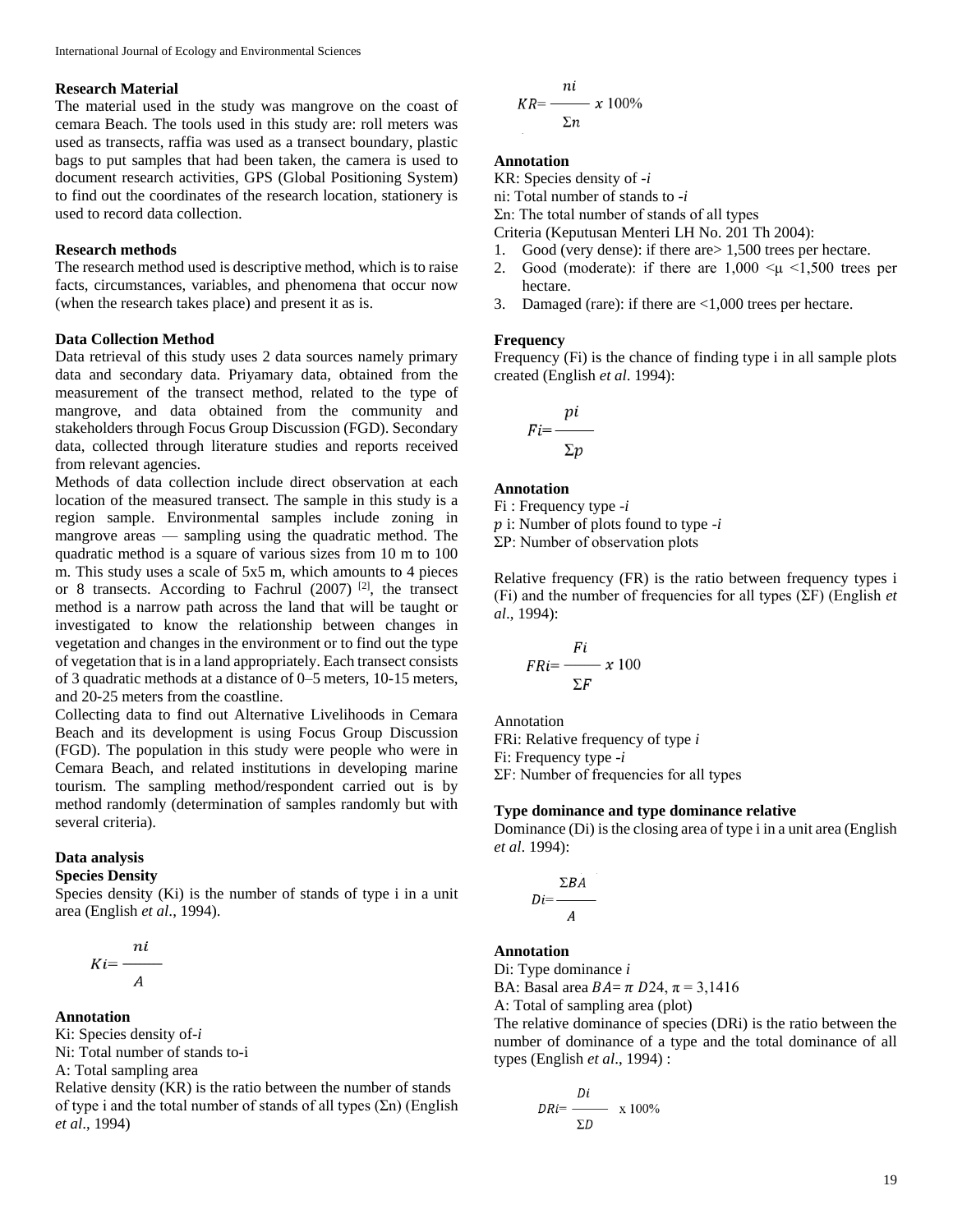#### **Annotation**

DRi: The relative dominance of types *i*  Di: Dominance type to -*i*  ΣD: Total Dominance for all types

Criteria (Keputusan Menteri LH No. 201 Th 2004): Good: when there is> 70% Medium: when 50% <μ <70% Damage: if there is <50

# **Importance Value Index (IVI)**

According to Fachrul  $(2007)$  <sup>[2]</sup>, the important value index according to the COX method is the sum of the values of the relative density of species (KRi), the relative frequency of types (FRi), and the relative dominance of species (DRi).  $IVI = KR + FR + DR$  (Tree)  $IVI = KR + FR$  (seedlings and saplings)

## **Annotation**

IVI= Important Value Index KR= Relative Density FR= Relative Frequency DR= Relative Dominance

This important value is to provide an overview of the influence or role of a type of mangrove in the ecosystem. Important value index has a range between 0-300.

#### **Criteria**

IVI 201% - 300% = High IVI 101% - 200% = Medium IVI 0% - 100% = Low

# **Shannon-Wiener Species Diversity Index**

Diversity or diversity of species is a characteristic of community level based on biological organization.

$$
H = -\sum \{(n.i/N) \log(n.i/N)\}
$$

Annotation

 $H=$  Shannon index  $=$  shannon diversity index n.i= important value of each species N= total importance

The assessment categories for species diversity are as follows:  $H' \leq 1.0$ : Low diversity.  $1,1 \leq H' \leq 3,0$ : Medium diversity.  $H' > 3.0$ : High diversity.

#### **SWOT Analysis**

SWOT analysis is a qualitative analysis that is used to systematically identify various factors to formulate strategies in an activity (Rangkuti, 2011). This SWOT analysis is used to identify the strengths and weaknesses of internal factors, as well as opportunities and threats from external factors that affect.

#### **Results and Discussion**

## **Mangrove Potential at Cemara Beach**

Observations were made at Cemara Beach, Pakis Village, Banyuwangi District, Banyuwangi Regency, precisely along the Cemara Beach estuary against mangrove vegetation. Mangrove plants are spread from the estuary north and south.

Based on observations, it was found 12 types of mangroves that were spread from the river or estuary south to north. According to data from BAPPENAS  $(2003)$ <sup>[1]</sup>, this number is also higher when compared to the Thousand Islands region which only has six types of mangroves. In Java-Bali the mangrove forest is exclusively concentrated on the north coast of Java and small islands in Bali, even in East Java the area is only 7,750 ha or even 500 ha. Following are the types of mangroves as in the table below.

**Table 1:** Mangrove species at Cemara Beach.

| No. | <b>Species / Types</b>                                                                                    |
|-----|-----------------------------------------------------------------------------------------------------------|
| 1.  | Jeruju, darulu, deruju (Acanthus ilicifolius L.)                                                          |
| 2.  | Ambung, Kambingan (Derris trifoliata Lour)                                                                |
| 3.  | Sia-sia, api-api, unimorf (Avicennia alba)                                                                |
| 4.  | Keranji, dadap laut, kwanji, kayu-tulang (Clerodendron inerme Gaertn)                                     |
| 5.  | Pedada, prapat, bogem, bedodo, bugem, pengat, prepat, mange-mange, mange-kashian, paroppa, dadap,         |
|     | bidara, whahat-merah (Sonneratia caseolaris)                                                              |
| 6.  | Jangkah, selengkreng, tinjang, bakau (Rhizophora apiculata)                                               |
| 7.  | Sia-sia putih, api-api, sie-sie, pejapi, nyapi, api, sia, hajusa, pai (Avecennia marina)                  |
| 8.  | Madengan, buta-buta, menengan, kalibuda, kayu-buta-buta, betuh, warejit, bebutah (Excoecaria agallocha L) |
| 9.  | Serunai laut (Cydaisy serrenai)                                                                           |
| 10. | Sesepi, gelang-laut, gelan-pasir (Sesuvium portulacastrum L.)                                             |
| 11. | Nipah (Nyepa fruticans)                                                                                   |
| 12. | Pandan Hutan (Pandanus odoratissima)                                                                      |

Berikutnya dilakukan analisa vegetasi mangrove dengan hasil seperti pada tabel di bawah ini.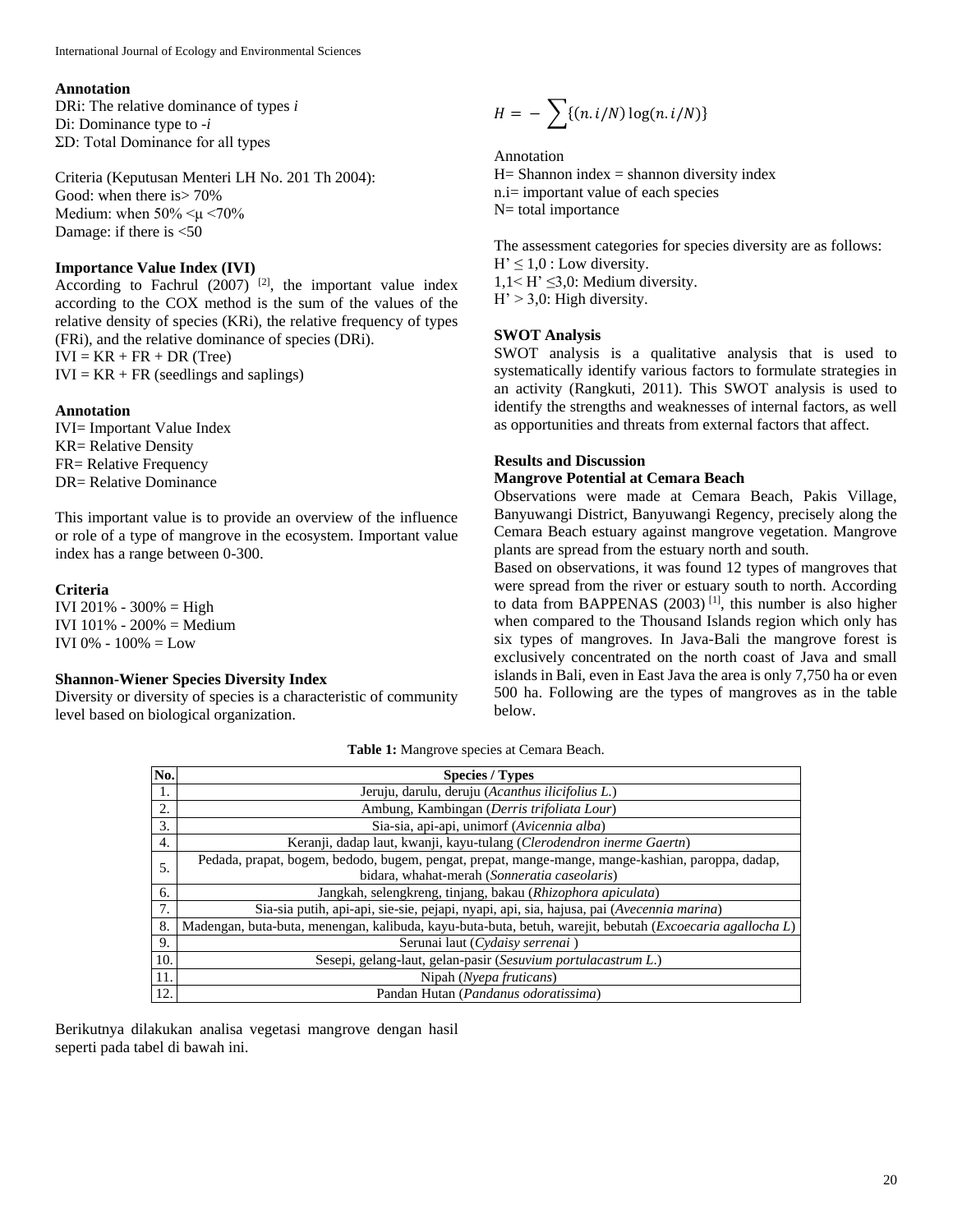| No.            | <b>Spesies</b>                                                                                                                                     | Kerapatan<br>Relatif $(\% )$ | Frekuensi<br><b>Relatif</b> | Dominansi<br><b>Relatif (DRi)</b><br>$($ %) | <b>INP</b> |
|----------------|----------------------------------------------------------------------------------------------------------------------------------------------------|------------------------------|-----------------------------|---------------------------------------------|------------|
|                | Ambung, Kambingan (Derris trifoliata Lour)                                                                                                         | 35,49                        | 20,69                       | 46,739                                      | 57,564     |
| $\overline{c}$ | Jeruju, darulu, deruju (Acanthus ilicifolius L.)                                                                                                   | 21,82                        | 17,24                       | 20,773                                      | 56,190     |
| 3              | Pedada, prapat, bogem, bedodo, bugem, pengat, prepat, mange-mange, mange-<br>kashian, paroppa, dadap, bidara, whahat-merah (Sonneratia caseolaris) | 18,35                        | 17.24                       | 20,773                                      | 51,324     |
| 4              | Sia-sia, api-api, unimorf (Avicennia alba)                                                                                                         | 13,31                        | 13.79                       | 11.685                                      | 47.300     |
| 5              | Jangkah, selengkreng, tinjang, bakau (Rhizophora apiculata)                                                                                        | 4,20                         | 10,34                       | 0.008                                       | 35,595     |
| 6              | Keranji, dadap laut, kwanji, kayu-tulang (Clerodendron inerme Gaertn)                                                                              | 3,12                         | 6,90                        | 0,008                                       | 28,418     |
|                | Sia-sia putih, api-api, sie-sie, pejapi, nyapi, api, sia, hajusa, pai (Avecennia<br><i>marina</i> )                                                | 2,40                         | 3.45                        | 0.008                                       | 10,022     |
| 8              | Madengan, buta-buta, menengan, kalibuda, kayu-buta-buta, betuh, warejit,<br>bebutah ( <i>Excoecaria agallocha</i> L)                               | 0,60                         | 3,45                        | 0.005                                       | 5,846      |
| 9              | Serunai laut (Wedelia biflora)                                                                                                                     | 0.48                         | 3.45                        | 0.001                                       | 4.052      |
| 10             | Sesepi, gelang-laut, gelan-pasir (Sesuvium portulacastrum L.)                                                                                      | 0,24                         | 3.45                        | 0.000                                       | 3,689      |
|                |                                                                                                                                                    |                              |                             |                                             | 300,000    |

**Tabel 2:** Frekuensi relatif mangrove di Pantai Cemara.

Based on the results of the analysis, the relative density of mangroves in the Cemara Beach of 10 species is less than 50%, which means that the mangroves in Cemara Beach are few/rarely and or in a heavily damaged condition. However, of the 10 mangrove species found at Cemara Beach, three of them have a high density value among other species, namely Ambung/Goat (*Derris trifoliata* Lour) having a density value of 35%, followed by the type of waste/*Avicennia alba*) has a density of 22%, and Jeruju / Deruju (*Acanthus ilicifolius* L.) has a density value of 18%.

This happened because of the lack of knowledge of the community around Cemara Beach about the ecological and economic functions of the mangrove forest. One of them is the community's habit of taking mangrove leaves for animal feed. The community is also used to cut down mangroves, including Jeruju/Deruju (*Acanthus ilicifolius* L.) types because they are considered disturbing community activities, whereas Jeruju which has thorny leaves characteristic can be used as an ingredient of tea, peyek, and coffee mangrove.

Another factor is the pond activity around Cemara Beach. Disposal of waste from the ponds activity affects the growth of mangroves, because there is still no known wastewater management from the pond. Therefore, there needs to be a further policy regarding the sustainability of mangroves on the Cemara beach to increase mangrove cover. Based on table 2, out of 10 mangrove species in Cemara Beach, four of them were found in almost every sampling location, namely Ambung/Goat (*Derris trifoliata* Lour) having a frequency value of 21%, Jeruju/Deruju (*Acanthus ilicifolius* L.) and Pedada/Bogem (*Sonneratia caseolaris*) has the same frequency value of 17%, followed by the type of waste / fire (*Avicennia alba*) has a frequency of 14%. Which means that the greater the frequency value possessed by a type of mangrove, then the species is spread in Cemara Beach. The four types of mangroves are known to be able to adapt in the entire coastal area of Cemara. Ambung/Goat (*Derris trifoliata* Lour) and Jeruju/Deruju (*Acanthus ilicifolius* L.) mangrove species are species that are often found in almost all transect observation locations, because both species are included in the mangrove association. Associated mangroves are plants that can adapt and provide ecological tolerance to environmental factors. Whereas Pedada/Bogem (*Sonneratia caseolaris*) and Vain/apiapi (*Avicennia alba*) species are true mangrove species that live in areas that must have water and soil quality according to the actual mangrove conditions. Judging from the value of the river water quality parameters at Cemara Beach, it is in accordance with the habitat of the Sonneratia caseolaris and Avicennia alba species, so that these two types are also almost frequently found in each observation location.

Based on the results of an analysis of mangroves at Cemara Beach, based on criteria from the Minister of Environment Decree No. 201 In 2004, mangroves in Cemara Beach were classified as damaged due to the relative dominance of each species of less than 50%. However, of the 10 species found, three of them approached 50%, namely *Rhizophora apiculata* with a domination value of 46%, followed by *Sonneratia caseolaris* and *Avecennia marina* at 20% dominance compared to other types..

The explanation above shows not much different from the explanation about the density of mangroves which are also in the damaged category, because the area is close to the added waste disposal which is unknown how the quality of the wastewater released from the surrounding ponds. However, of the 10 species identified, there are 3 of them which have the highest values, namely *Rhizophora apiculata*, *Sonneratia caseolaris* and *Avecennia marina*. The three types of mangroves are dominant, because all three are true mangroves with a diameter and height of the tree also greater than the other types, considering that one tree can have dozens of branches and twigs.

Based on the results of the analysis, the total INP obtained 300%, which means that the mangroves in Cemara Beach have a very high influence on the ecosystem in Cemara Beach. As for the INP of each type of mangrove, the highest value of INP is Rhizophora apiculata, followed by *Derris trifoliata* Lour and *Avecennia alba*. Seeing the explanation above, the mangrove in Cemara Beach is quite influential on the environment around Cemara Beach. So that making a policy so that the existence of mangroves continues and even increases the density/cover, is something that must be done by all parties not just the surrounding fishing communities. While of the 10 mangrove species, three of which have high influence values, namely *Rhizophora apiculata*, followed by *Derris trifoliata* Lour and *Avecennia alba*, this is because these three types are mostly found in waste water disposal sites and even estuaries, which means it can make the area more balanced to waste discharges and strong currents coming from the direction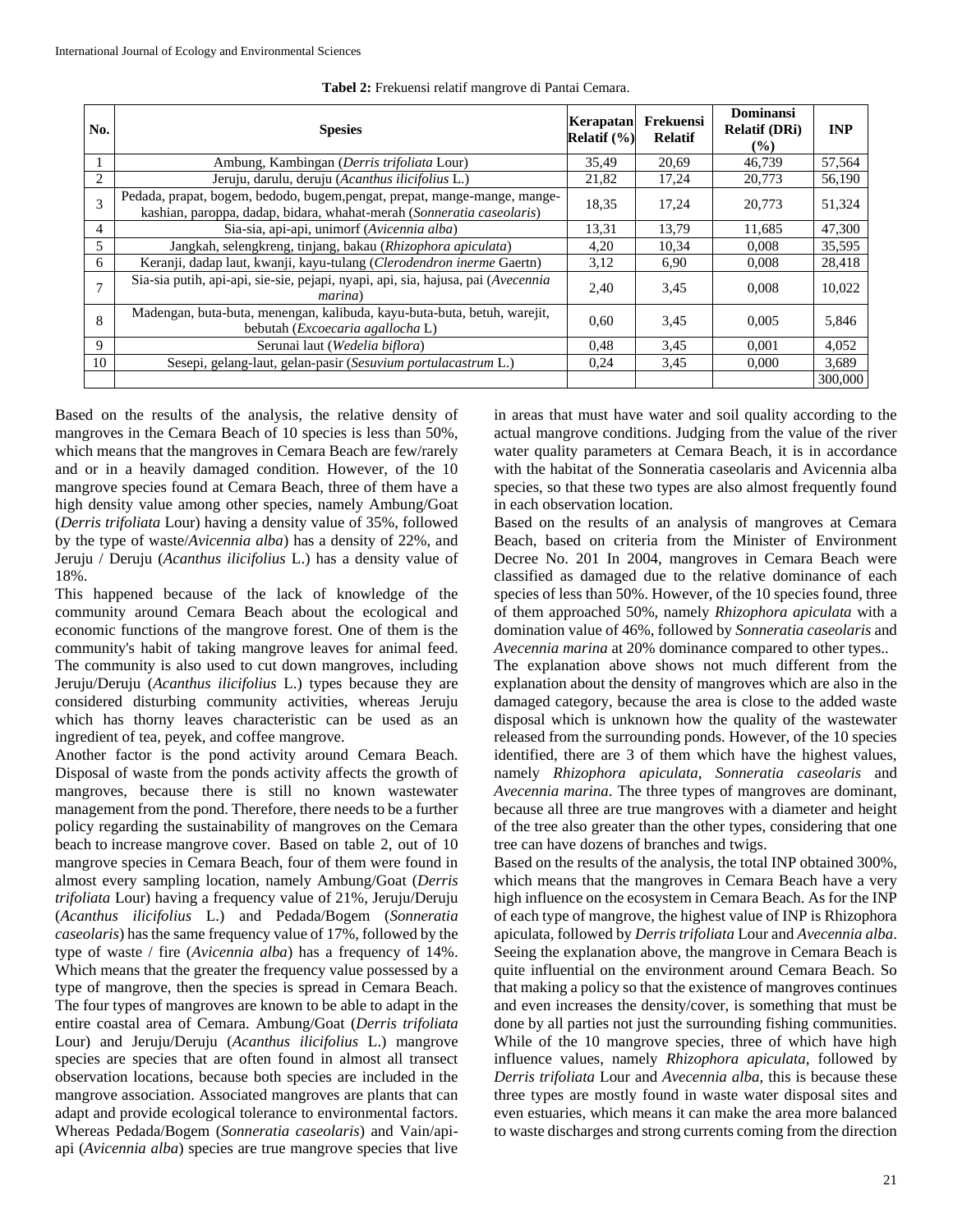of the sea so as to minimize the environment occurring abrasion or degradation.

There are about 10 species of mangroves in Cemara Beach, and based on the analysis conducted, the number cannot be said to be diverse, instead the calculation results show that the diversity index in Cemara Beach is low because the index value is 0.87 or less than one.

Diversity is said to be low according to the results of the analysis, not then making the Cemara Beach mangrove not very important and does not affect the coastal area of Cemara Beach. Although only 10 species were identified, according to the Researcher it was already quite a lot considering the mangrove area was only around 2.64 Ha. If then the expansion of mangrove cover is carried out, it is not impossible that the mangrove biodiversity of Pantai Cemara will be more numerous. This is reinforced by the opinion of Sulistiyowati (2009) The presence of mangrove forests is quite alarming now because of human activities for the sake of land conversion as ponds, settlements, hotels, or tourist attractions. Along the north coast of Java mangrove forests are cut down legally or illegally. This activity is able to reduce the population of mangroves by more than 50% within a period of 30 years. Therefore the existence of mangrove forests in ecosystems is very important because they have ecological and economic potential. Mangrove forests play an important role as a nursery area and habitat for a variety of fish, shrimp, shellfish and others. In this forest there are also many important nutrient sources as food sources for many species, especially migratory species such as shorebirds. Mangrove forests also act as a green belt that protects the coast from erosion due to ocean waves or tsunami storms also trap sediment as accretion activity.

## **SWOT Analysis**

SWOT analysis was carried out through focus group discussion (FGD) by involving several stakeholders including community groups at Cemara Beach, then representatives from the Banyuwangi Regency Fisheries and Food Security Agency, Banyuwangi Regency Bappeda, Environmental Agency, Bnayuwangi Regency Culture and Tourism Agency, Pakis Village Village Head Banyuwangi District, and Banyuwangi Region Natural Resources Conservation Center. The FGD results and interviews were conducted, so several points were formulated as inputs in the making of the internal strategic factor analysis summary (IFAS) and external vital factor analysis summary (EFAS) matrix.

The results of the calculation of the scores of internal and external factors are used to determine the coordinate points of the strategy. In this case, the "x" axis is an internal factor score, while the "y" axis is a score of external factors. So the grand coordinates of the strategy for the SWOT analysis are (0.235, 0.265) in quadrant I, which is a very favorable situation. In developing ecotourism in Cemara Beach, Banyuwangi Regency, it has opportunities and strengths so that the strategies applied in this condition are to support aggressive growth policies (Growth Oriented Strategy).



**Fig 1:** SWOT Analysis Quadrant.

From the IFAS and EFAS Matrix that has been made, it is then summarized in the SWOT Matrix to provide an alternative policy formulation that is suitable for the development of mangrove ecotourism and turtle conservation and its effect on alternative livelihoods in Cemara Beach, Banyuwangi Regency. The preparation of the strategy formulation is a combination of SWOT factors that have been developed in the IFAS and EFAS Matrix. The combination of the SWOT Matrix can be seen in the following table:

| <b>IFAS/EFAS</b>     | Strengths $(S)$                                                                                                                                                                                                   | <b>Weakness</b> (W)                                                                                                                                                                                                                                 |
|----------------------|-------------------------------------------------------------------------------------------------------------------------------------------------------------------------------------------------------------------|-----------------------------------------------------------------------------------------------------------------------------------------------------------------------------------------------------------------------------------------------------|
| Opportunities<br>(O) | SO recommendations:<br>Increased knowledge and technology to the community to<br>create alternative livelihoods based on natural resources, to<br>produce sustainable value-added products (ecologicalosiografi). | WO recommendation:<br>Improved road access to Cemara Beach and several infrastructure<br>facilities to support the development of Cemara Beach ecotourism.                                                                                          |
| Threats $(T)$        | ST Recommendation:<br>Management and regulation of sustainable Cemara Beach<br>ecotourism, and based on turtle conservation, mangroves, and<br>cypress.                                                           | WT Recommendation:<br>Expansion of cypress cover on beaches and mangrove cover,<br>especially in ponds and estuary disposal sites, as well as the start of<br>mangrove nurseries by involving stakeholders and fish farmers around<br>Cemara Beach. |

Based on the table above, several recommendations for the development of ecotourism areas in Cemara Beach are as follows:

**1. Increasing knowledge and technology to the community to create alternative livelihoods based on natural resources, to produce sustainable value-added products (ecologicalosiografi).**

The natural resources found at Cemara Beach in principle can provide added value for people's welfare. Based on the analysis of strength factors (opportunities) and opportunities (Opportunity), to provide added value, a community capability is needed. The ability referred to is related to increasing human resource capacity; the capacity in question involves expanding knowledge and technology related to the creation of alternative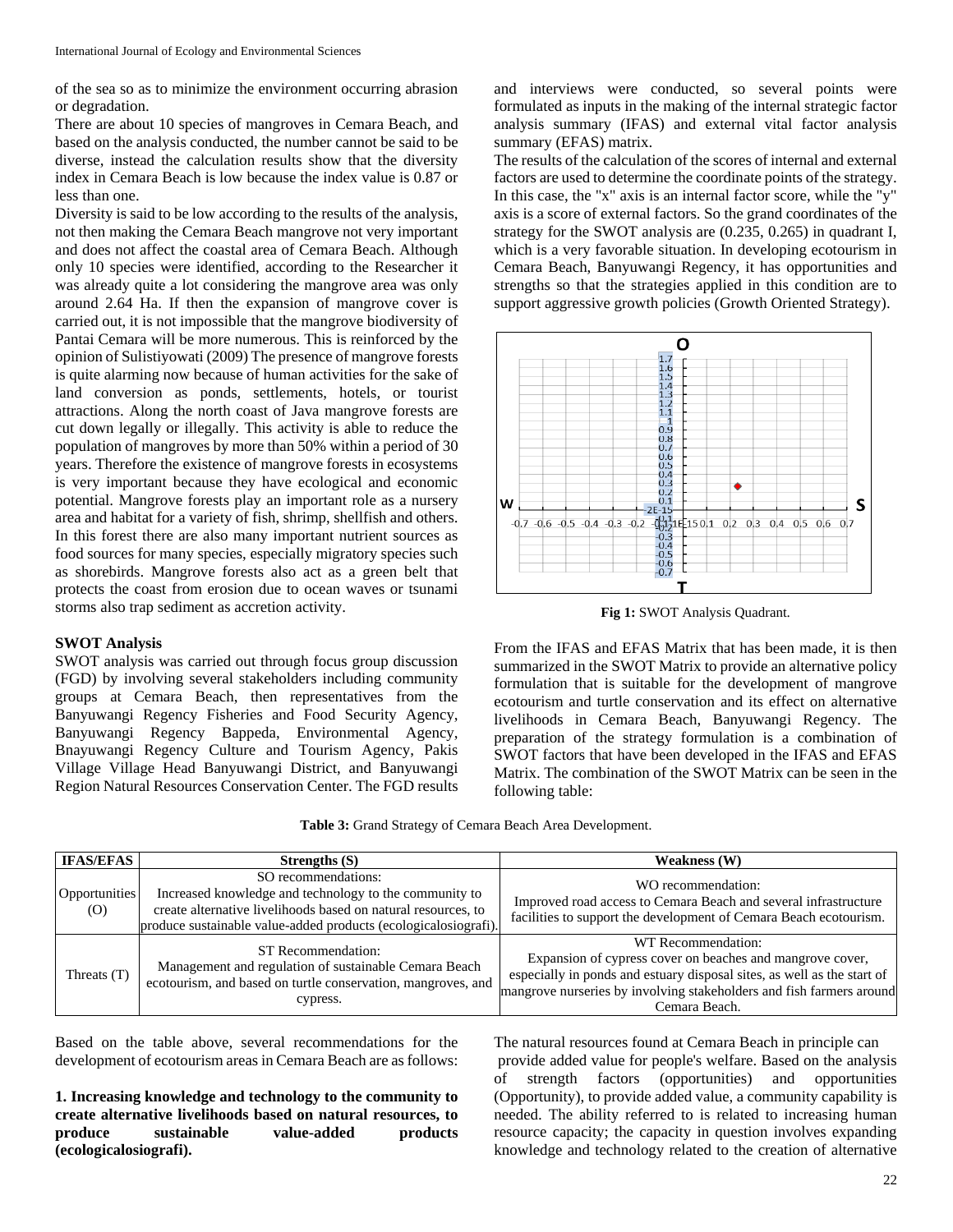livelihoods. To support this, capacity building must be adjusted to the availability of natural resources at Cemara Beach, to maintain sustainability rather than alternative livelihoods in the community.

The results of the FGD conducted at Pantai Cemara included several alternative livelihoods that could provide added value, based on existing natural resources. So far the potential of pine has become the beginning of the emergence of tourist destinations Cemara Beach, which contains turtle conservation value because Cemara Beach is one of the places used as turtles to lay eggs. However, other natural resources were found at Cemara Beach, namely mangrove, with the potential already explained at the beginning of the results chapter and discussion. Socialization of the possibility of mangrove has been given to stakeholders and community groups of Cemara Beach so that the community has high hopes that there will be an increase in capacity regarding mangrove management. Management in question includes management of mangrove tourism until processing of mangrove products (leaves and fruit) into processed food products according to the type of mangrove that can be utilized such as mangrove projects, coffee, and mangrove tea.

Not only the type of mangrove but from the FGD results also found different potentials that exist around pine trees, which are several types of plants that are included in the pine association. The types of plants found such as alor and turibang are quite widely spread on Cemara Beach and can be processed into food, so in this case, a culinary tour based on local wisdom can also be held Cemara Beach. Also, the community also wants the processing of fishery products such as anchovy flour, "roaring petek," and so forth. So that when the fish harvest season arrives, and many fish are not sold, processing can be made into high value-added products with high market share.

The explanation above shows that the concept of mangrove ecotourism and turtle conservation is very influential on alternative livelihoods at Cemara Beach. But all of that is inseparable from the principles of coastal area management, namely integrated coastal management, considering that there are also various natural resources, and participating stakeholders also manifold including the involved private sector.

About the empowerment of coastal communities, several factors must be considered, for example, the socio-economic and cultural conditions of coastal communities. For the alternative given is the empowerment of coastal communities with a community-based coastal natural resource management framework. Government programs that had been carried out so far have not received maximum results due to a lack of community involvement in the development process. The development process consists of planning, implementation, supervision, and evaluation. The development approach that has been using the top-down approach has shifted to a bottom-up approach. In community empowerment, this bottom-up approach is the starting point. The community is involved early on, starting with the planning, implementation, supervision, and evaluation of programs that will be implemented (Kristiyanti, 2016)<sup>[3]</sup>.

# **2. Improved road access to Cemara Beach and several infrastructure facilities to support the development of Cemara Beach ecotourism.**

Supporting the development of a tourist area is not only a matter of human resources but how access to the tourist attractions in question is easy to get through. Indeed, there are tourist sites that are deliberately packed with the concept of adventure so that to get to the location must be through a quite tricky track. However, the idea cannot be applied at Cemara Beach, because in addition to this location it is close to the city center, also very close to the residents even adjacent to the pond company, so logically access to the area of Cemara Beach is easy. The reality is that the location of Cemara Beach is not difficult, but the road is very damaged even if the rainy season arrives, the access road becomes uncomfortable. Not only that, but the road sign to Cemara Beach was also very minimal so many people could not see the sign towards Cemara Beach. This obviously will cause difficulties towards Cemara Beach and visitors who are expected to be not in terms of quantity.

The means of transportation are essential in the management of tourism in the interests of ecotourism management. Transportation facilities such as roads, travel routes to tourist areas might provide a thrilling experience for visitors, but can also disturb flora and fauna or endanger visitors themselves if not managed carefully. Therefore infrastructure development needs careful planning and management, not only for the interests of management or visitors but also accommodating the needs and livelihoods of residents and adjusting or being within the ecosystem of ecotourism destinations (Nugroho, 2015)<sup>[5]</sup>.

The results of the FGD were conducted, the people at Panti Cemara hoped that the government would improve the access road to Cemara Beach, even the village and several other stakeholders agreed. Even just that, the road sign is striking so that it can be a concern for prospective visitors is also expected to be given on several bend roads to Cemara Beach. The concept of a gate or billboard to the location is also likely to be the existence of Cemara Beach.

Access is one component of a product that is very important in tourism activities, so access is essential to note. Judging from the road conditions to the coastal tourist sites, the numbers are quite good, but the status of the majority of the roads is still very narrow and still has holes along the road to the beach location. Therefore, it is necessary to improve road access to coastal areas that have become or will become tourist attractions, and need to expand the narrow road so that it makes it easier for four-wheeled vehicles, especially tourism buses, to travel to coastal tourism locations, and need to provide transportation to beach tourist locations to make it easier for tourists/visitors who want to visit tourist sites (Sanam and Adikampana, 2014)<sup>[7]</sup>.

# **3. Management and arrangement of sustainable Cemara Beach ecotourism, and based on turtle conservation, mangroves, and cypress.**

The results of the SWOT analysis carried out through the FGD with stakeholders; the third recommendation is a solution to threats that might occur against the degradation of existence and natural resources at Cemara Beach. For the management of ecotourism itself, the principle is that it already exists in this region, it's just that it was still focused on coastal tourism alone, the concept of turtle education that has been built has not become the leading destination of tourists, they only come for recreation in coastal areas and firs. It is feared that the awareness of only the community groups at Cemara Beach alone, while the surrounding community and visitors who come not, then the sustainable principle does not continue.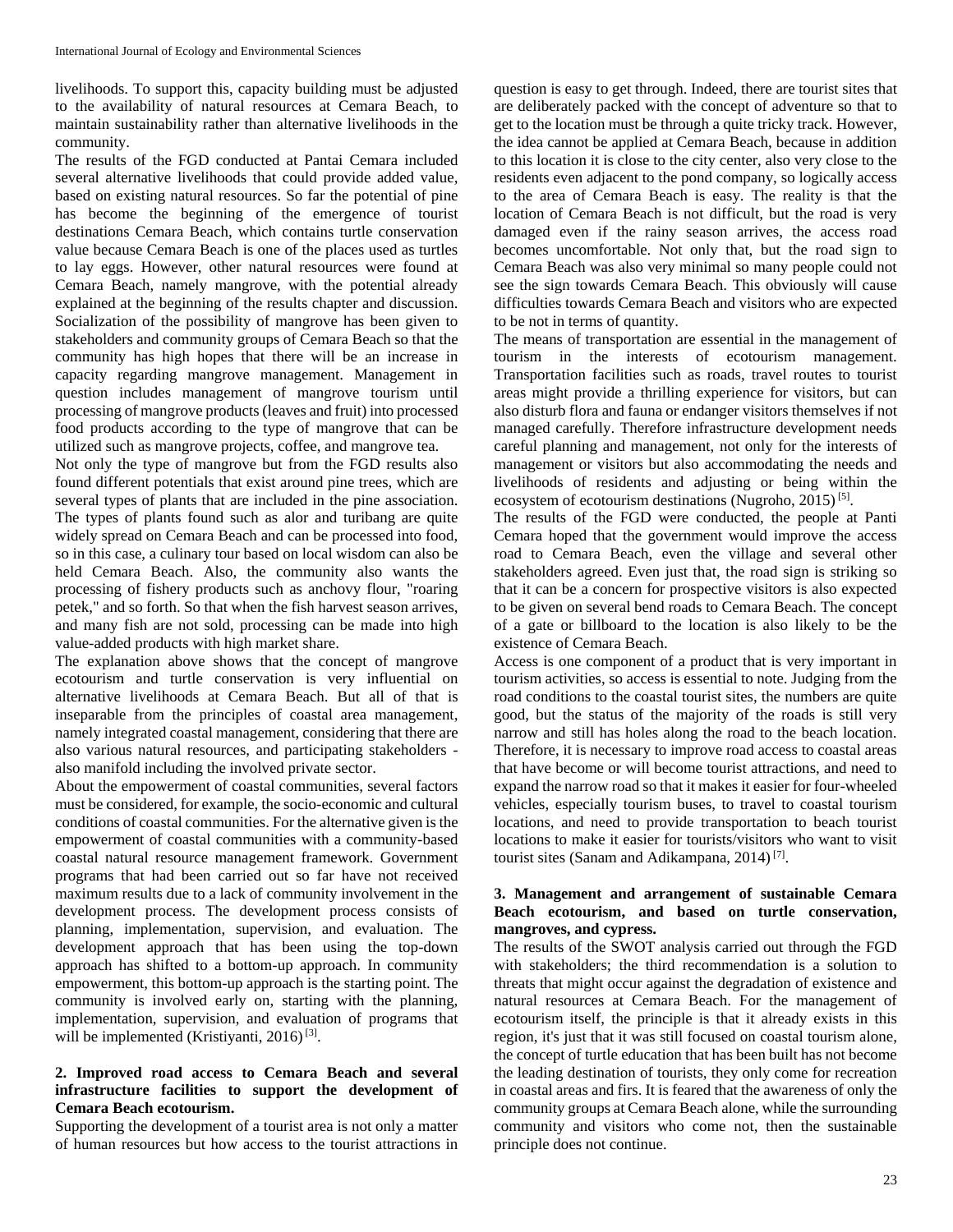Sustainable management at Cemara Beach is not just a dream, because the existing community groups are sufficiently independent and even committed to maintaining the existence of existing turtle and pine conservation concepts, the proof is that they have successfully run a savings and loan system for more than one year and now capital has reached 60 million rupiah. So, in this case, it needs to be developed into a real cooperative system so that the sustainability of the program exists.

Based on the explanation above, it is necessary to legalize the management of Cemara Beach ecotourism with a focus on conservation values, at a minimum with the issuance of the Banyuwangi Regent's Decree regarding regional determination. So that all stakeholders can participate in developing this Cemara Beach area. However, the management of Cemara Beach ecotourism remains based on natural resources / potential possessed, namely turtle conservation, mangrove, and cypress. These three potentials are the advantages of Cemara Beach which deserves the attention of the District Government because not all coastal areas have some natural resources in one area except that the domain is indeed a state-designated conservation area such as a National Park or Protection Forest.

According to Supriharyono (2000) [8], several considerations in the management of coastal natural resources include economic considerations, environmental considerations and socio-cultural considerations. Financial payments concerning the importance of whether for everyday people's needs, producers of goods that can be marketed, are local, national or international assets and are tourism assets that can produce money other than products. Environmental considerations involve physical stability of the beach, unique community environment, provision of animal and plant stocks including those that have the potential to be used, conservation of germplasm, aesthetics and cultural identity, and whether environmental damage was caused by sedimentation, construction, agriculture, logging, mining, overfishing, yutrofication due to waste disposal containing nutrients, and contamination by various types of waste while socio-cultural considerations include the recognition of tradition, socio-cultural values, maintaining the traditions of future generations, religious goals.

The existence of a companion is indeed felt very needed in every empowerment program. The community has not been able to walk alone, perhaps because of lack of knowledge, a low level of expertise, or maybe their strong level of dependence due to their lack of recovery due to past development paradigms. Apart from all that, the role of the companion is very vital especially the assistance of the community in carrying out its business activities. But the most important thing from this assistance is to put the right people in the right groups (Yulianti and Goenadhi, 2016)<sup>[9]</sup>.

**4. Expansion of cypress cover on the beach and mangrove cover, especially in ponds and estuary disposal sites, as well as the start of mangrove nurseries by involving stakeholders and fish farmers around Cemara Beach.**

The results of surveys and observations conducted at Cemara Beach can still be done to expand coverage for fir so that abrasion in the coastal area can be prevented even the land can be more comprehensive. In addition, based on the results of the mangrove analysis, the density to diversity is below the average value, but based on the important value index has an influence on the surrounding ecosystem, the expansion of mangroves by planting mangroves is needed by involving all elements of society, not only government agencies, community, and educational institutions, but in fact private institutions such as pond entrepreneurs around Cemara Beach must take part in this matter. The expansion of mangroves is not only done by planting mangroves, but mangrove nurseries must be carried out so that people plant mangrove do not have to buy the seeds, but enough from the seeds managed by community groups at Cemara Beach. Later the mangrove seeds will not only be used internally but can also be sold outside Cemara Beach for those who want to plant mangroves elsewhere. It provides quite a high opportunity, considering that several types of mangroves rarely grow in other places. Instead, they grow densely at Cemara Beach, such as the Sonneratia caseolaris, which could be used for mangrove syrup. Or fires that could be processed into gelatin.

The most appropriate step in the management of mangrove forests is if the government and the community jointly manage and develop mangrove forests. With the decreasing quality and number of mangroves around the coastal combustion, it is necessary to carry out sustainable mangrove planting carried out by the community in collaboration with the government. Thus the mangrove ecosystem will be maintained. Also, the government and the community also need to jointly manage and preserve mangrove forests (Patang, 2012)<sup>[6]</sup>.

# **Business Development Based on Analysis of Natural Resources Potential**

The development of ecosystem-based MPA as previously stated aims to reduce the pressure on ecosystems by utilizing services and another resource potential in the coastal area of Cemara Beach. During the FGD process, several MPAs were proposed with various types of businesses. The types of companies developed, namely:

- Ecotourism business based on a turtle, cypress and mangrove conservation.
- Resource-based processing business at Cemara Beach to get added value. In general, the primary raw materials used are available at the location, thus in the production process, the constraints of lack of raw materials can be overcome.

Business development was based on an analysis of the potential of natural resources. Members of the community group at Cemara Beach can analyze the potential of the resources available on the site to be developed. It is undoubtedly essential, especially if it is related to the sustainability process of this MPA development program. As in the following table that identifies the types of alternative livelihoods that could be developed at Cemara Beach.

**Table 3:** MPA that can be developed at Cemara Banyuwangi Beach.

| No. | <b>MPA Type</b>                                                                                  | Source                                  |
|-----|--------------------------------------------------------------------------------------------------|-----------------------------------------|
|     | Tour packages (river searches see mangroves, cypresses)                                          | Mangrove, cemara                        |
| ٠.  | Processing mangrove products into mangrove projects, mangrove tea and coffee, and mangrove syrup | Daruju, pedada/Sonneratia<br>caseolaris |